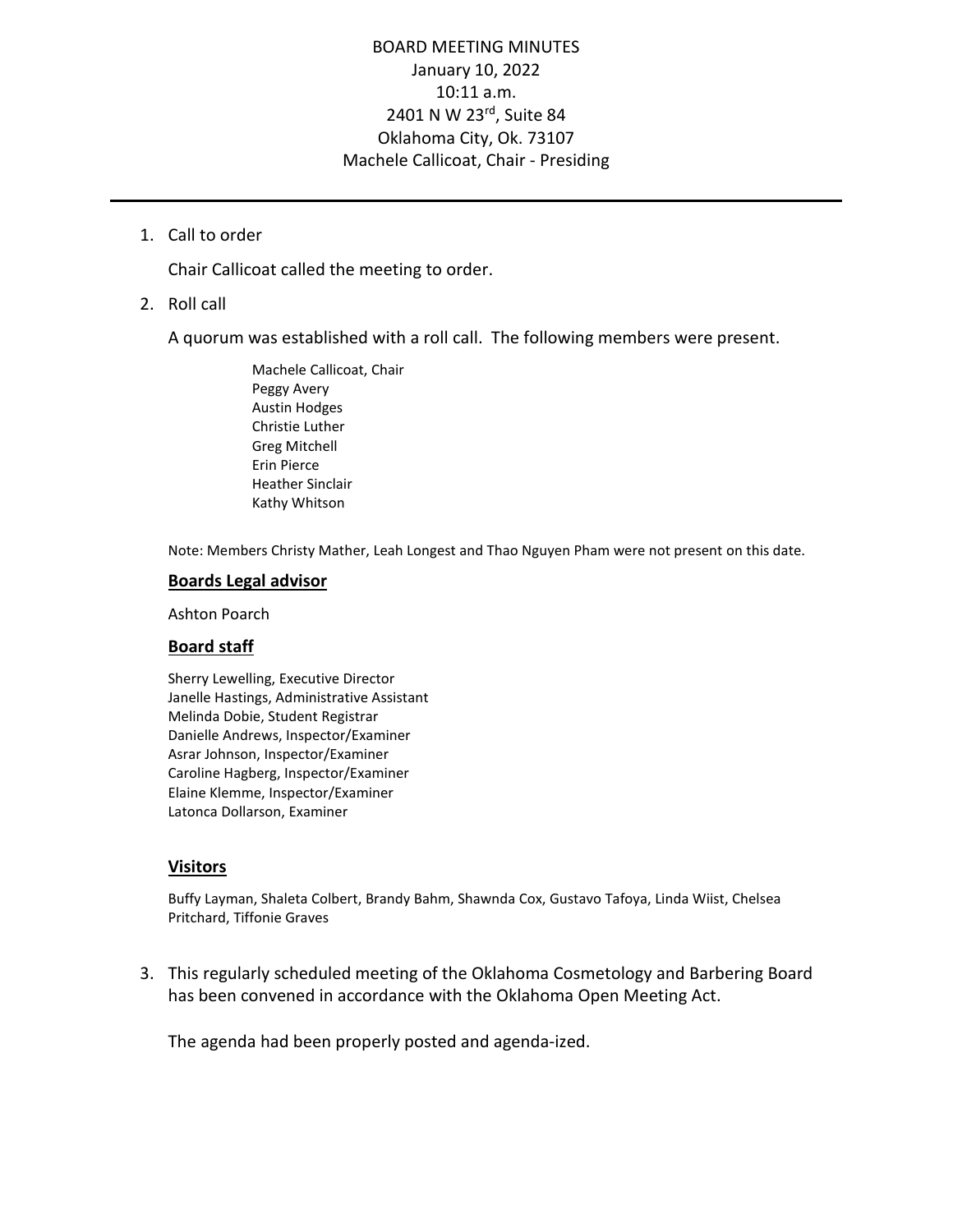4. Discussion and Possible Action to Approve or Disapprove Board Meeting Minutes from November 8, 2021 and December 13, 2021

A motion was made by Ms. Hodges and seconded by Ms. Luther to approve Board Meeting Minutes from November 8, 2021 and December 13, 2021

Voting: Avery, yes; Hodges, Luther, yes: Mitchell, yes: Pierce, yes; Sinclair, yes; Whitson, yes.

# **Motion passed**

5. Discussion and possible action to approve or disapprove budget report (November 1, 2021 to December 31, 2021) – Brandy Bahm, OMES, Agency Business Services

A motion was made by Ms. Whitson and seconded by Ms. Sinclair to approve budget report (November 1, 2021 to December 31, 2021) – Brandy Bahm, OMES, Agency Business Services.

**Voting:** Avery, yes; Hodges, Luther, yes: Mitchell, yes: Pierce, yes; Sinclair, yes; Whitson, yes.

# **Motion passed**

- 6. Possible consideration of a motion and vote to enter into Executive Session, pursuant to 25 O.S. § 307(B)(8) for the Board to engage in deliberations or render a final or intermediate decision in an individual proceeding pursuant to Article II of the Administrative Procedures Act.
	- i. Possible motion and vote to enter Executive Session regarding individual proceedings for the following citations:

Citation Number 00040 The Cutting Zone Owner – Magdalena Marquez Witness Donna Glasper was not present on this date

A motion was made by Ms. Austin and seconded by Ms. Whitson to dismiss this citation.

**Voting:** Avery, yes; Hodges, Luther, yes: Mitchell, yes: Pierce, yes; Sinclair, yes; Whitson, yes.

# **Motion passed**

Citation Number 00051 Hiep Nguyen; Ms. Caroline Hagberg, Witness

A motion was made by Ms. Sinclair and seconded by Ms. Pierce to uphold citation.

**Voting:** Avery, yes; Hodges, Luther, yes: Mitchell, yes: Pierce, yes; Sinclair, yes; Whitson, yes.

# **Motion passed**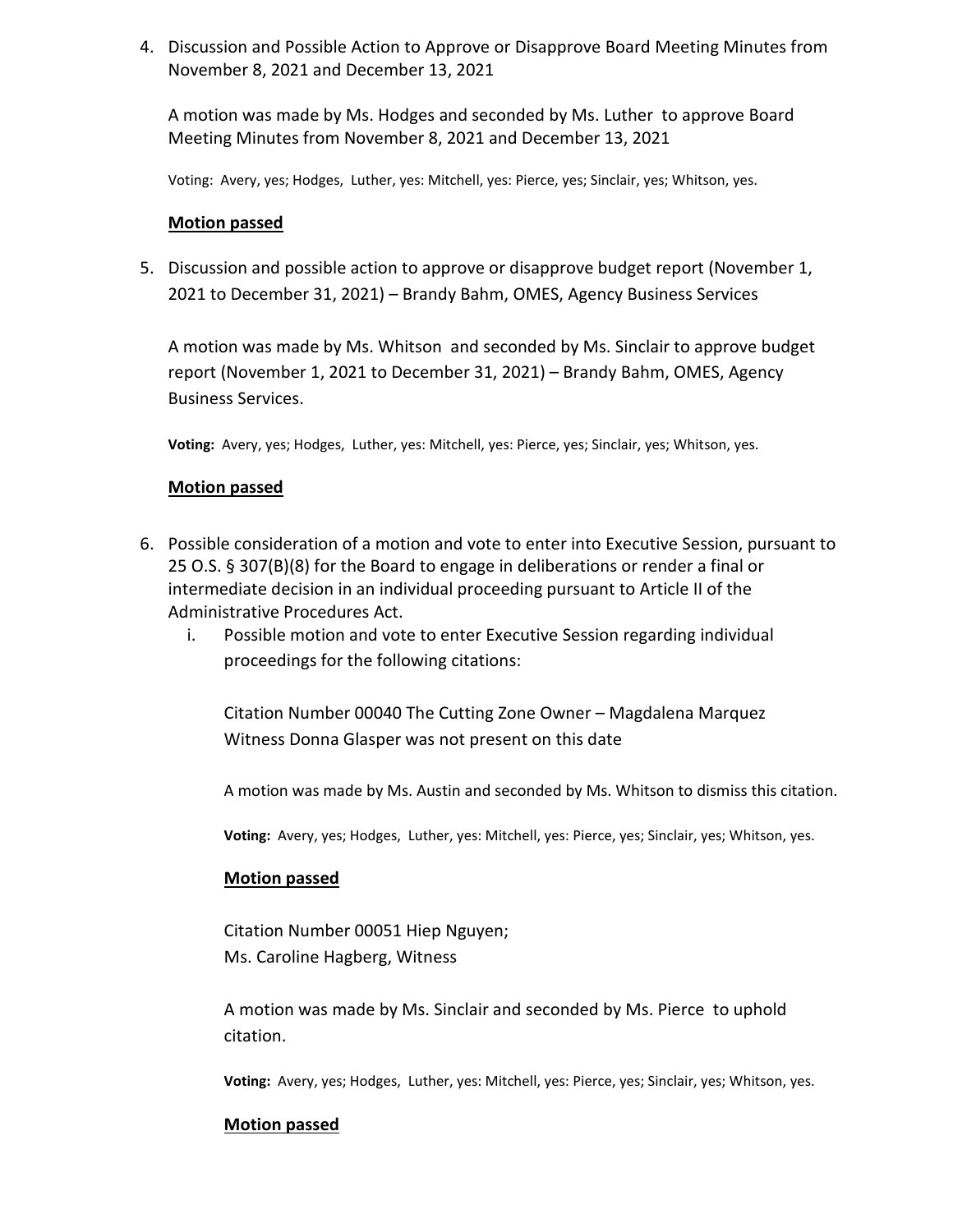Citation Number 00052 Thanh Nguyen

A motion was made by Ms. Hodges and seconded by Ms. Luther to uphold citation.

**Voting:** Avery, yes; Hodges, Luther, yes: Mitchell, yes: Pierce, yes; Sinclair, yes; Whitson, yes.

# **Motion passed**

Citation Number 00184 Distinct Hair Design Owner – Tiffonie Graves

A motion was made by Ms. Pierce and seconded by Ms. Hodges to enter into Executive Session.

Voting: Avery, yes; Hodges, Luther, yes: Mitchell, yes: Pierce, yes; Sinclair, yes; Whitson, yes.

#### **Motion passed**

# \*\*Executive Session\*\*

A motion was made by Ms. Pierce and Ms. Avery to return to Open Session.

Voting: Avery, yes; Hodges, Luther, yes: Mitchell, yes: Pierce, yes; Sinclair, yes; Whitson, yes.

#### **Motion passed**

# \*\*RETURN TO OPEN SESSION\*\*

A motion was made by Ms. Luther and seconded by Ms. Hodges to uphold the citation against Tiffonie Graves, and allow her to pay \$42 per month until citation is paid in full.

Voting: Avery, yes; Hodges, Luther, yes: Mitchell, yes: Pierce, yes; Sinclair, yes; Whitson, yes.

#### **Motion passed.**

Citation Number 00185 Salma Gabbar;

A motion was made by Ms. Hodges and Ms. Sinclair to uphold citation.

Voting: Avery, yes; Hodges, Luther, yes: Mitchell, yes: Pierce, yes; Sinclair, yes; Whitson, yes.

#### **Motion passed.**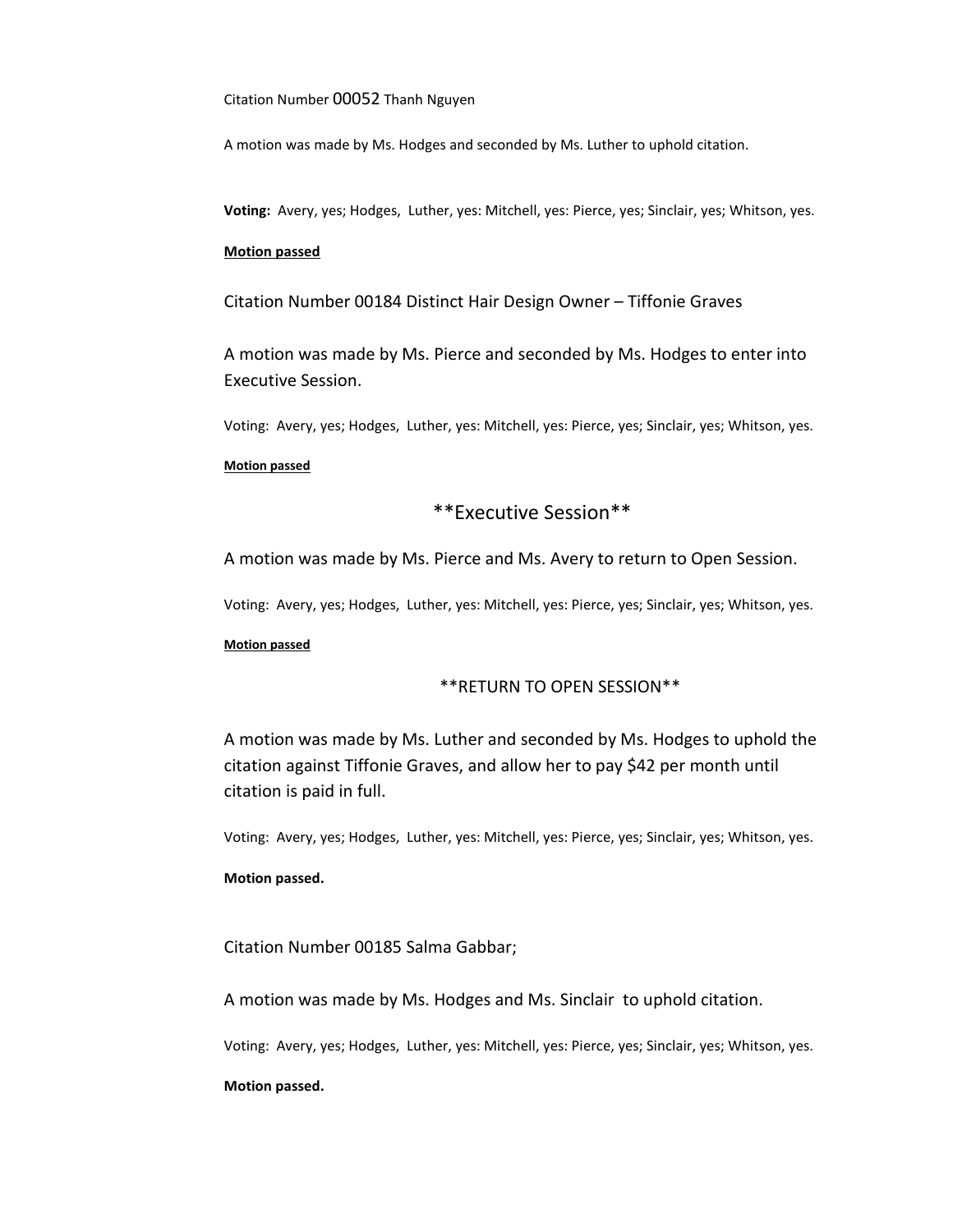Citation Number 00201 Thi Nhu Quynh Nguyen;

A motion was made by Ms. Hodges and seconded by Ms. Whitson to uphold citation 00201

Voting: Avery, yes; Hodges, Luther, yes: Mitchell, yes: Pierce, yes; Sinclair, yes; Whitson, yes.

#### **Motion passed.**

# Citation Number 00202 Thanh Nam Nguyen;

(Note: Ms. Whitson exited the meeting for a brief moment to take an important phone call and did not vote on Citation number 00202)

A motion was made by Ms. Luther and seconded by Ms. Sinclair to uphold citation 00202

Voting: Avery, yes; Hodges, Luther, yes: Mitchell, yes: Pierce, yes; Sinclair, yes.

### **Motion passed.**

Citation Number 00203 Savvy Nail Salon & Spa Owner – Dam Dinh Pham;

A motion was made by Ms. Sinclair and seconded by Ms. Avery to uphold citation 00203

Voting: Avery, yes; Hodges, Luther, yes: Mitchell, yes: Pierce, yes; Sinclair, yes; Whitson, yes.

# **Motion passed.**

# Citation Number 00204 Hung Mai;

A motion was made by Ms. Avery and seconded by Ms. Sinclair to uphold citation 00204 but to reduce to \$250 first offense.

Voting: Avery, yes; Hodges, Luther, yes: Mitchell, yes: Pierce, yes; Sinclair, yes; Whitson, yes.

# **Motion passed.**

Citation Number 00205 Quyen Tran

A motion was made by Ms. Hodges and seconded by Ms. Luther to uphold citation 00205.

Voting: Avery, yes; Hodges, Luther, yes: Mitchell, yes: Pierce, yes; Sinclair, yes; Whitson, yes.

#### **Motion passed.**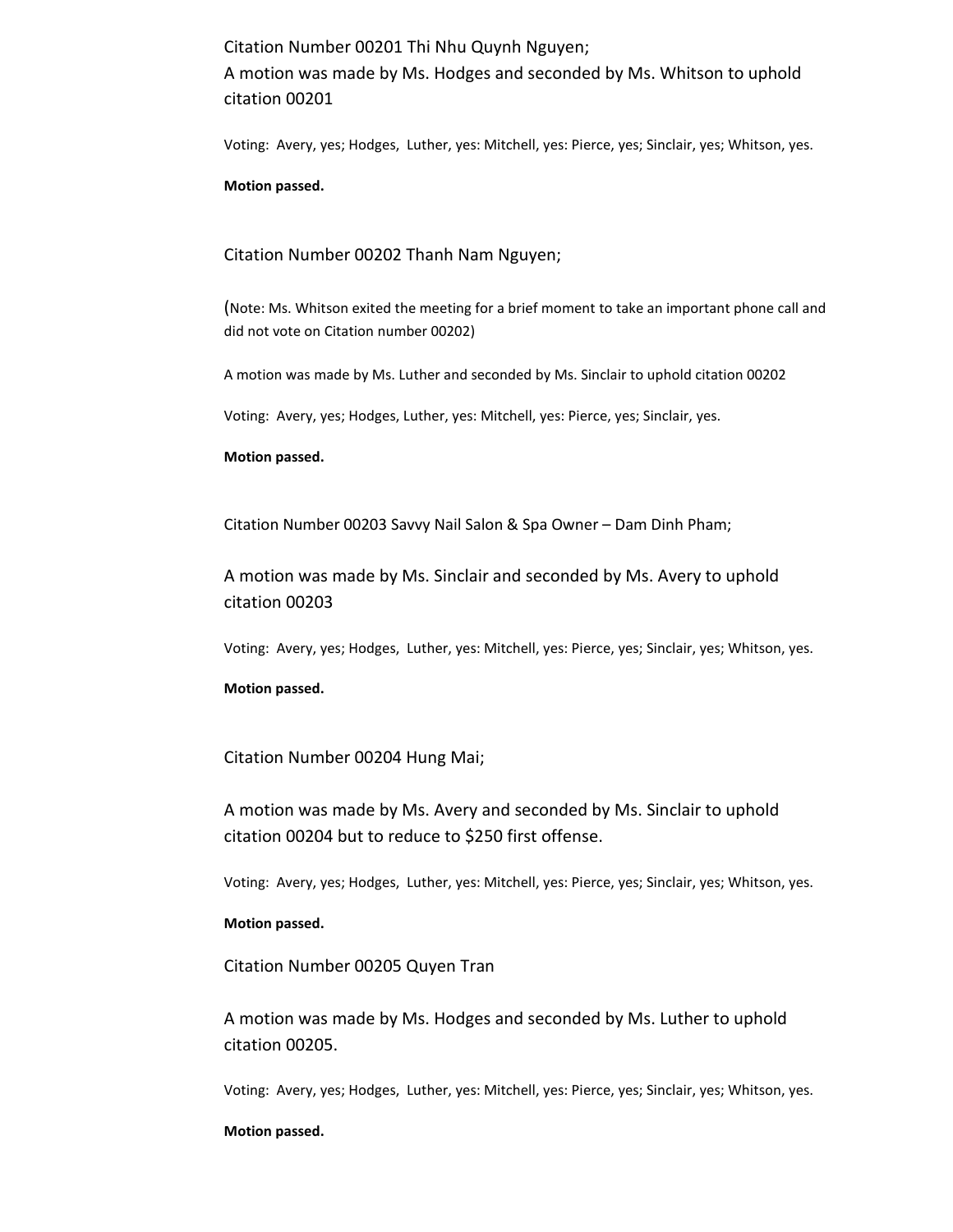- 7. Discussion and possible action regarding individual proceedings for citations as listed in 6(i), above, which may include matters discussed in Executive Session.
- 8. Director's report and possible discussion– Sherry G. Lewelling

# Inspections

Ms. Lewelling reported that she visited with Senator Daniels about massage therapy bill and cosmetology bill and she agreed to sponsor both bills, she did have questions about the massage bill and she was very sure that we could get something done this year. Sen. Daniels did not have any questions about the cosmetology bill. Ms. Lewelling announced that we have a new employee beginning January 18 who will be the new inspection program coordinator one of her responsibilities will be provide numbers of inspections for the Director's report.

9. Massage Therapy Report – Laura Grisso-Eyster

Ms. Grisso Eyster was not present on this day to provide report.

10. Discussion and possible action to provide AAG Ashton Poarch authority to prepare a consent order with Central Oklahoma College to ensure compliance with esthetician course.

Ms. Poarch stated that they have been discussion with Central Oklahoma College about their esthetician program asked for the authority to enter into consent agreement which would basically lay out a plan and timeline to get into agreement and provide 'safe harbour' from trouble with the board and allow them a clear way forward to get into compliance.

A motion was made by Ms. Hodges and seconded by Ms. Sinclair to approve consent order with Central Oklahoma College to ensure compliance with esthetician course.

Voting: Avery, yes; Hodges, Luther, yes: Mitchell, yes: Pierce, yes; Sinclair, yes; Whitson, yes.

# **Motion passed**.

- 11. Performance Committee Report
	- a. Discussion on Executive Director pay

Chair Callicoat announced that they did not have a performance committee report as of yet, but would be meeting at some point.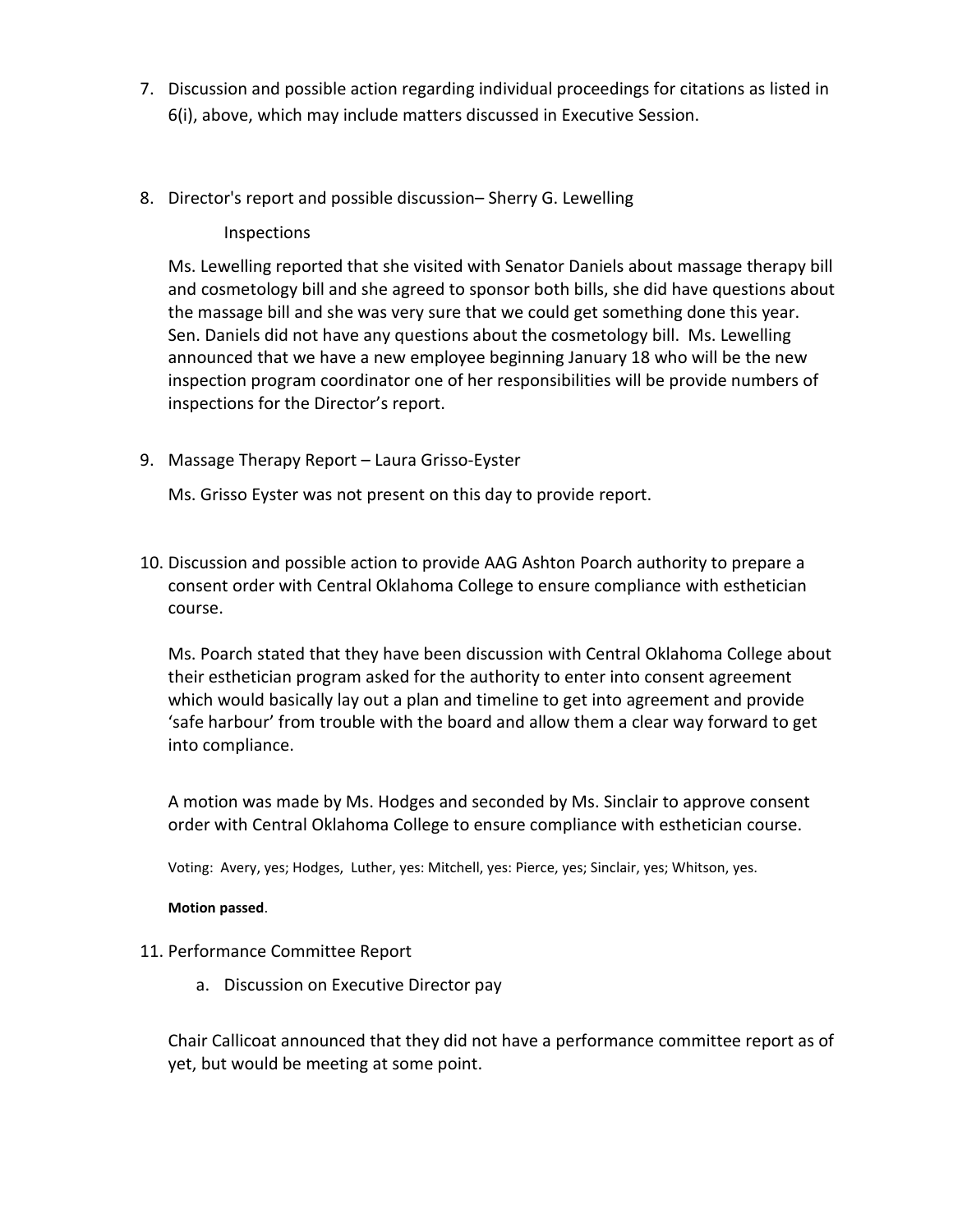- 12. Discussion and possible action to enter into executive session pursuant to 25 O.S. §307(B)(2) to discuss performance review of Executive Director, Sherry G. Lewelling
	- a. Vote to enter Executive Session

Do not have a performance review therefore item was tabled.

A motion was made by Ms. Pierce and seconded by Ms. Hodges to table this item.

Voting: Avery, yes; Hodges, Luther, yes: Mitchell, yes: Pierce, yes; Sinclair, yes; Whitson, yes.

# **Motion passed.**

13. Discussion and possible action on performance committee report.

A motion was made by Ms. Hodges and seconded by Ms. Luther to table this item.

Voting: Avery, yes; Hodges, Luther, yes: Mitchell, yes: Pierce, yes; Sinclair, yes; Whitson, yes.

# **Motion passed.**

- 14. Discussion and possible action on creating additional board committees.
	- a. Special Request Review
	- b. Policy and Procedure Review
	- c. Hiring Committee
		- i. Develop a transition plan

Special request committee- if a licensee or school has something they would like to be added into or law or removed, they would make a special request to this committee and then proceed from there.

Policy and procedure Review- this pertains to criminal history this is something Ms. Lewelling has been responsible for, and she recommends the Chair create a committee to review background checks, criminal background, etc. to take some of that responsibility off the new director.

# Hiring Committee

i. Develop a transition plan

Ms. Lewelling will be retiring soon and we need to form a hiring committee that will be charged with creating and developing a transition plan.

A motion was made by Ms. Sinclair and seconded by Ms. Pierce to create these committees.

Voting: Avery, yes; Hodges, Luther, yes: Mitchell, yes: Pierce, yes; Sinclair, yes; Whitson, yes.

#### **Motion passed.**